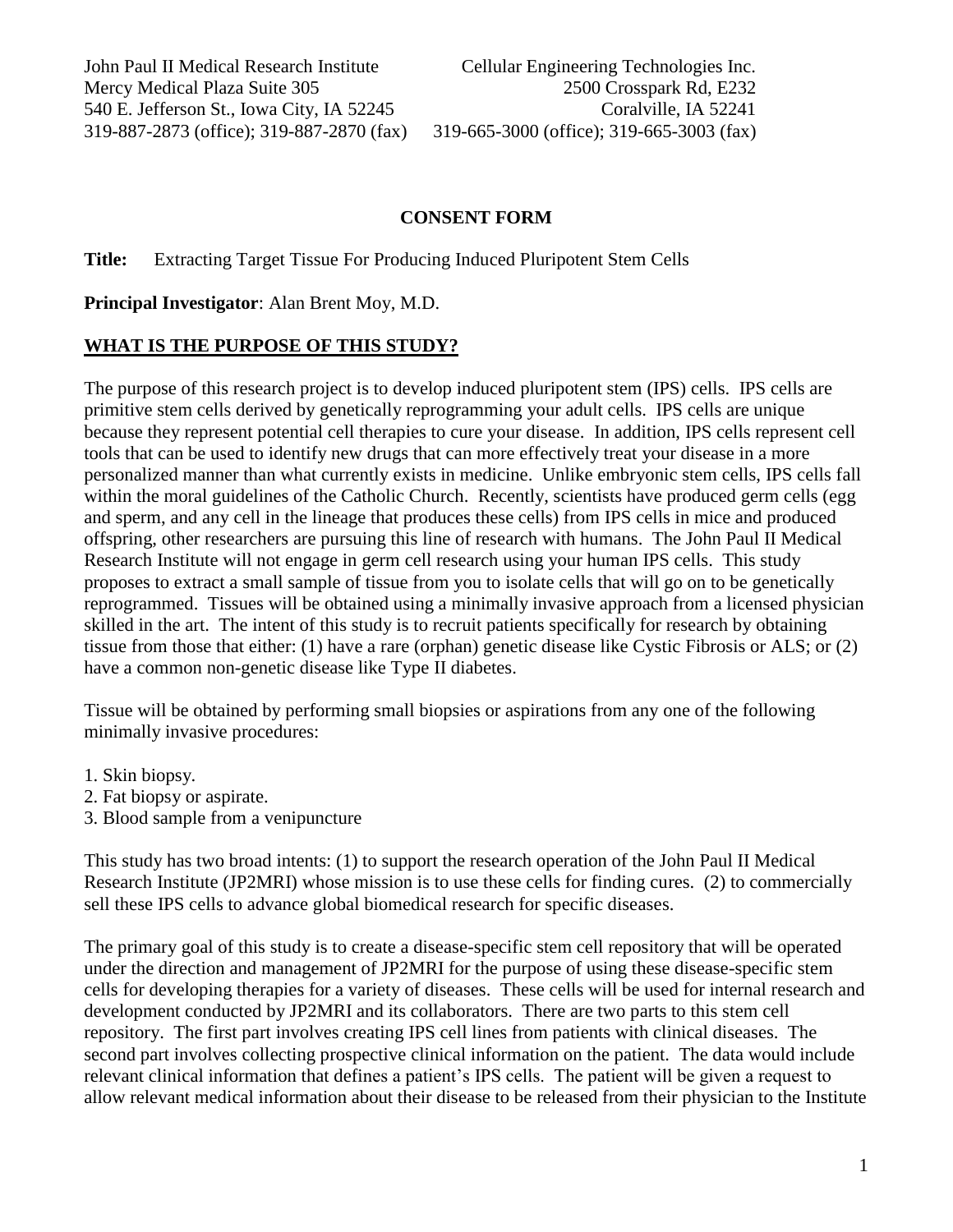in accordance with Federal laws. The Institute will enter the data on a computerized system or the patient can directly enter their clinical data through a secure web-based portal.

In the event that these cells are needed by third parties such as industry, government, or academia, the cells will be commercially sold by Cellular Engineering Technologies, Inc. (CET) under the terms of a license agreement. The specific research of those customers varies depending upon the specific research programs of those scientists who work in industry, government, or academia. Biomedical research is inhibited and slowed because scientists do not have access to these human cells. By providing commercial human IPS cells to other scientists, biomedical research aimed at finding cures can be significantly accelerated.

By signing this consent, you surrender all rights, including future financial rights, to the tissue or products created from that tissue. However, a good faith effort will be performed to provide your stem cells for future cell therapy if it is a prerequisite for you to enter into a clinical trial.

# **HOW IS YOUR PRIVACY PROTECTED?**

The John Paul II Medical Research Institute will manage the privacy information of the clinical database. The Institute will create a random identification number for you so that your contact information and identity is protected. The Institute will not disclose your contact information or identity without your written permission to any third party, in accordance with Federal laws. However, deidentified clinical information may be made available to third parties or to JP2MRI scientists as part of their research.

# **WHAT PROCEDURES ARE PERFORMED ON SAMPLES?**

Tissue samples will be transported to JP2MRI where cells will be purified. The isolated cells will be grown in Petri dishes. There are a wide variety of research applications that could be conducted on IPS cells that are dependent on the specific research interest of the end user in accordance with their research protocols, which are governed by local and federal laws. JP2MRI and CET do not regulate the research of their customers. Examples of such research could include a variety of DNA and protein analyses, duplication of DNA or cells, or the creation of cells or tissue cultures to evaluate potential drug targets and treatments for a number of diseases. The cells from this study are restricted for research purposes and will not be used for patient treatments or used for laboratory analyses that may negatively impact you, such as impacting your ability to acquire medical insurance.

# **HOW MANY PEOPLE WILL PARTICIPATE?**

The study will be an ongoing research project at the John Paul II Medical Research Institute in conjunction with the practicing physicians. The study is open-ended.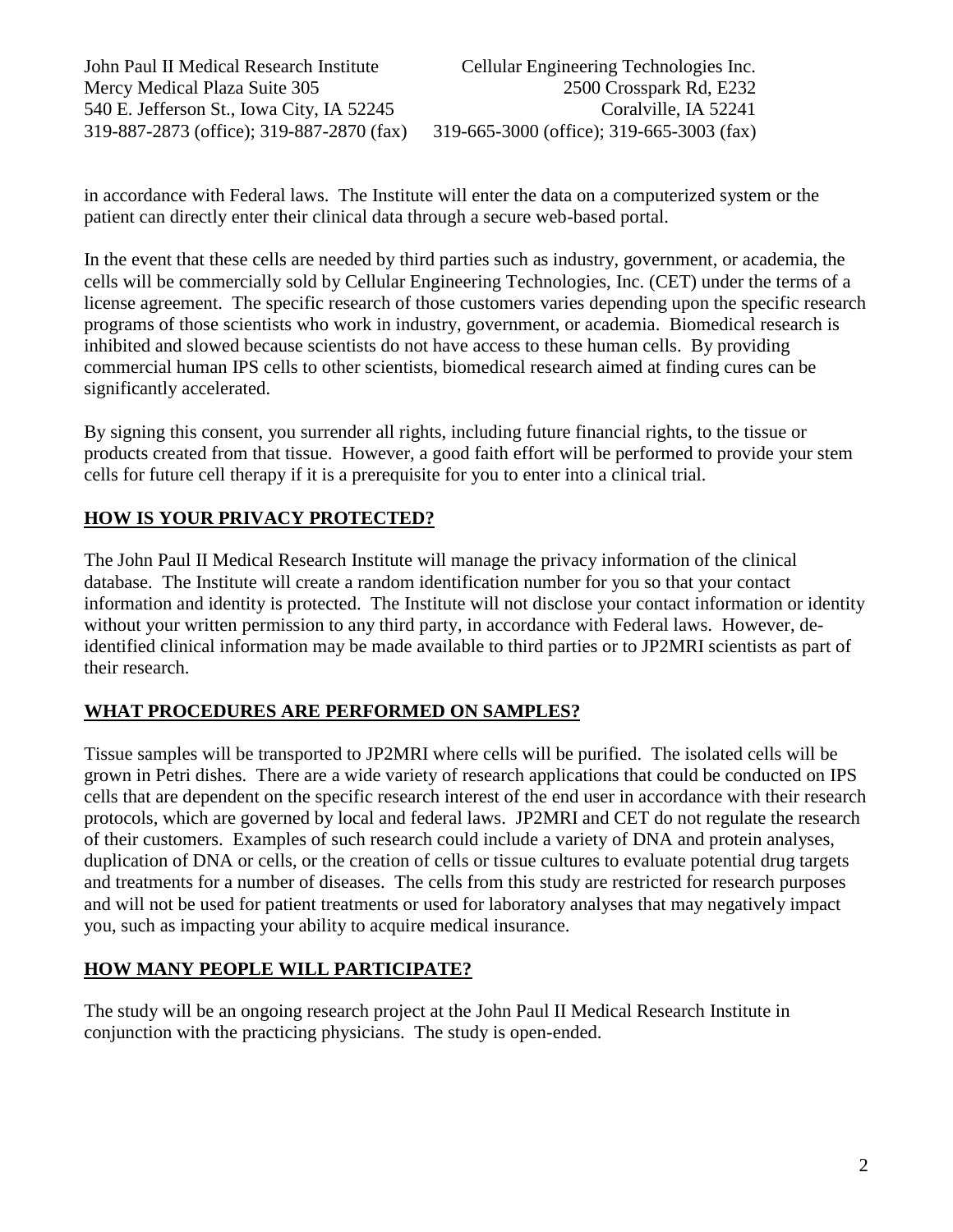## **HOW LONG WILL I BE IN THIS STUDY?**

If you agree to take part in this study, it is generally anticipated that you will not be subjected to further tissue biopsy procedures. However, the Institute may approach you in the future for more updated medical information about your particular disease, which is an important part of better interpreting the

biological significance of your stem cells. Under that circumstance, we would ask for consent to allow medical information about your disease to be released from your personal physician to the Institute to update your medical records.

### **WHAT WILL HAPPEN DURING THIS STUDY?**

You will be asked to donate a small sample of tissue by any one of the following procedures:

- 1. Skin biopsy.
- 2. Fat biopsy or aspirate.
- 3. Blood sample from a venipuncture.

It is the expectation that the procedure you sign up for will exclude you from having any of the remaining procedures performed.

#### **1. Skin biopsy.**

A physician will take a small sample of skin. A physician will provide a local anesthetic to your skin. Next, the physician will either perform a punch biopsy or he/she may excise a small piece of skin using a scalpel blade creating a wound the size of 3 grains of rice lined up in a row. The physician may be required to suture the ends of the wound back together. You will be required to return to the physician to have the wound inspected for signs of infection and to have the sutures removed.

#### **2. A fat biopsy or aspirate.**

A physician will anesthetize an area where there is underlying fat. Then through a small incision a small amount of fat will be harvested (1-2 cubic millimeters). Alternatively, by using a syringe and needle in the anesthetized area some liquid fat will be drawn out  $(-5-10$  milliliters). If a small incision is used to harvest the fat, some fine sutures may be needed to close the wound and seven to ten days later the sutures will need to be removed. In the case of aspiration with a needle, a Band-Aid or other bandage would suffice. The physician will need to see the area of incision or aspiration seven to ten days later to insure it has healed properly.

#### **3. Blood sample from a venipuncture.**

This procedure requires drawing blood by routine venipuncture. Registered nurses (RN), phlebotomists, or medical assistants will perform the venipunctures. It is anticipated that a tube of blood (up to a maximum of 30 ml) would be obtained. The blood sample collection will take approximately 5-10 minutes. For a routine phlebotomy, the skin will first be cleaned with an antiseptic solution, and a tourniquet will be placed on the upper arm. A sterile needle will be inserted in a vein and blood will be drawn. Afterwards the needle will be removed and pressure will be applied to the site using a gauze pad.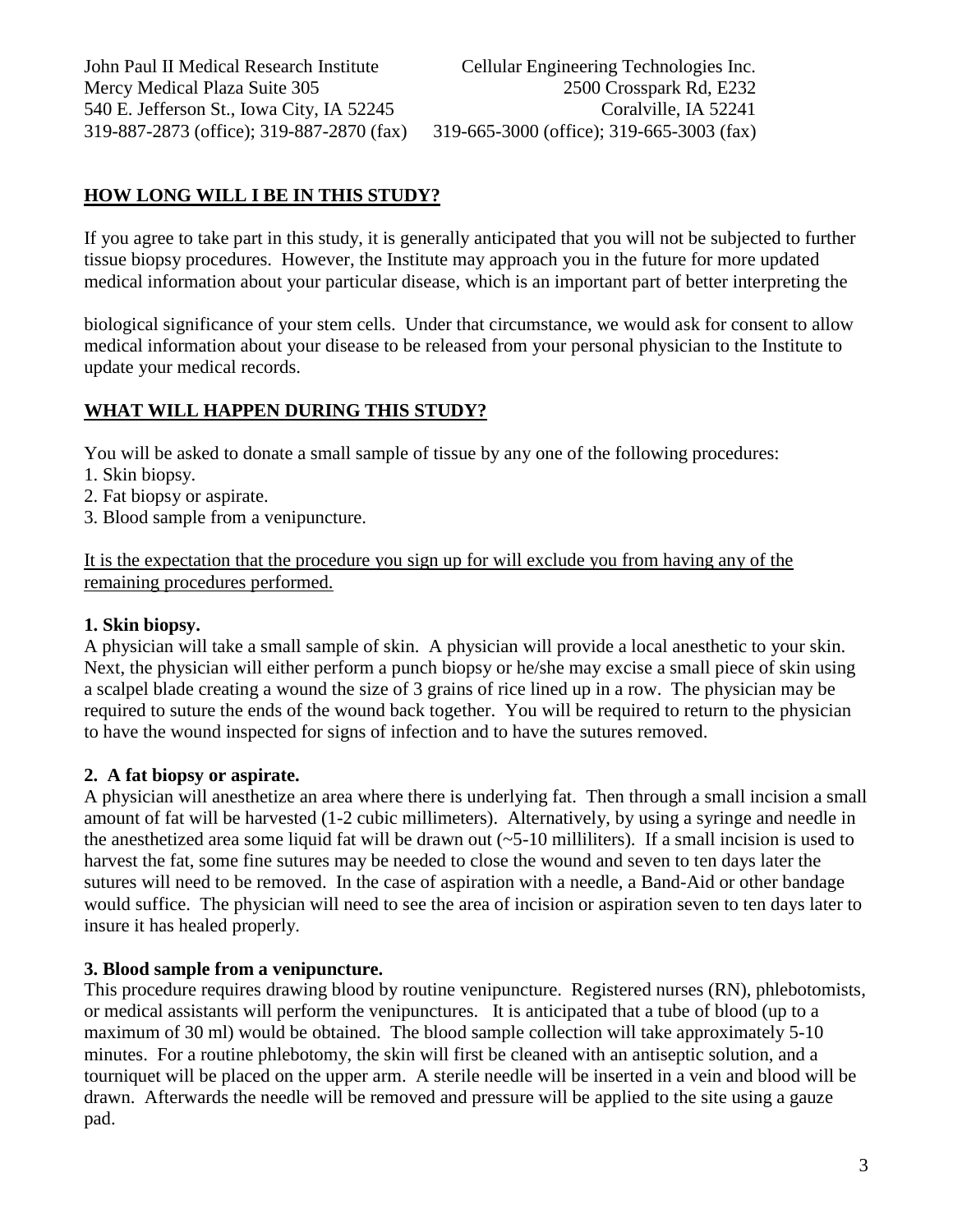## **WHAT ARE THE RISKS OF THIS STUDY?**

#### **1. Skin biopsy.**

You may experience some minor discomfort from the anesthetic and from the biopsy. There may be a bruise at the biopsy or incision site or some minor bleeding. Rarely subjects will become light-headed or faint, and very rarely there may be a minor infection resulting from the procedure.

### **2. Fat biopsy or aspirate.**

You may experience some discomfort from the anesthetic and from the biopsy. There may be a bruise at the biopsy or incision site or some minor bleeding. Rarely subjects will become light-headed or faint, and very rarely there may be a minor infection resulting from the procedure.

#### **3. Blood sample from a venipuncture.**

Most people experience some discomfort when the needle is inserted. Occasionally there will be a bruise at the blood-drawing site, or some minor bleeding. Rarely subjects will become light-headed or faint, and very rarely there may be a minor infection resulting from the procedure.

### **WHAT ARE THE BENEFITS OF THIS STUDY?**

You will not immediately benefit from this study. However, this study does have the potential to provide a personal IPS cell line that could be used to better understand your disease, as well as provide a cell line that may be used to discover possible treatments or a cure. Sometime in the future, there may also be a potential for developing replacement tissue that could cure your disease by regenerating a diseased organ. At the minimum, we anticipate the timeline to find cures for your disease will be shortened.

### **WILL IT COST ME ANYTHING TO BE IN THIS STUDY?**

You will not have any costs for being in this research study.

### **WILL I BE PAID FOR PARTICIPATING?**

You will be compensated accordingly for being in this research study. If you undergo either a skin biopsy or a fat biopsy or aspirate you will be compensated \$100. If you provide a blood sample from a venipuncture you will be compensated \$25.

### **WHO IS FUNDING THIS STUDY?**

The John Paul II Medical Research Institute will be funding the projects.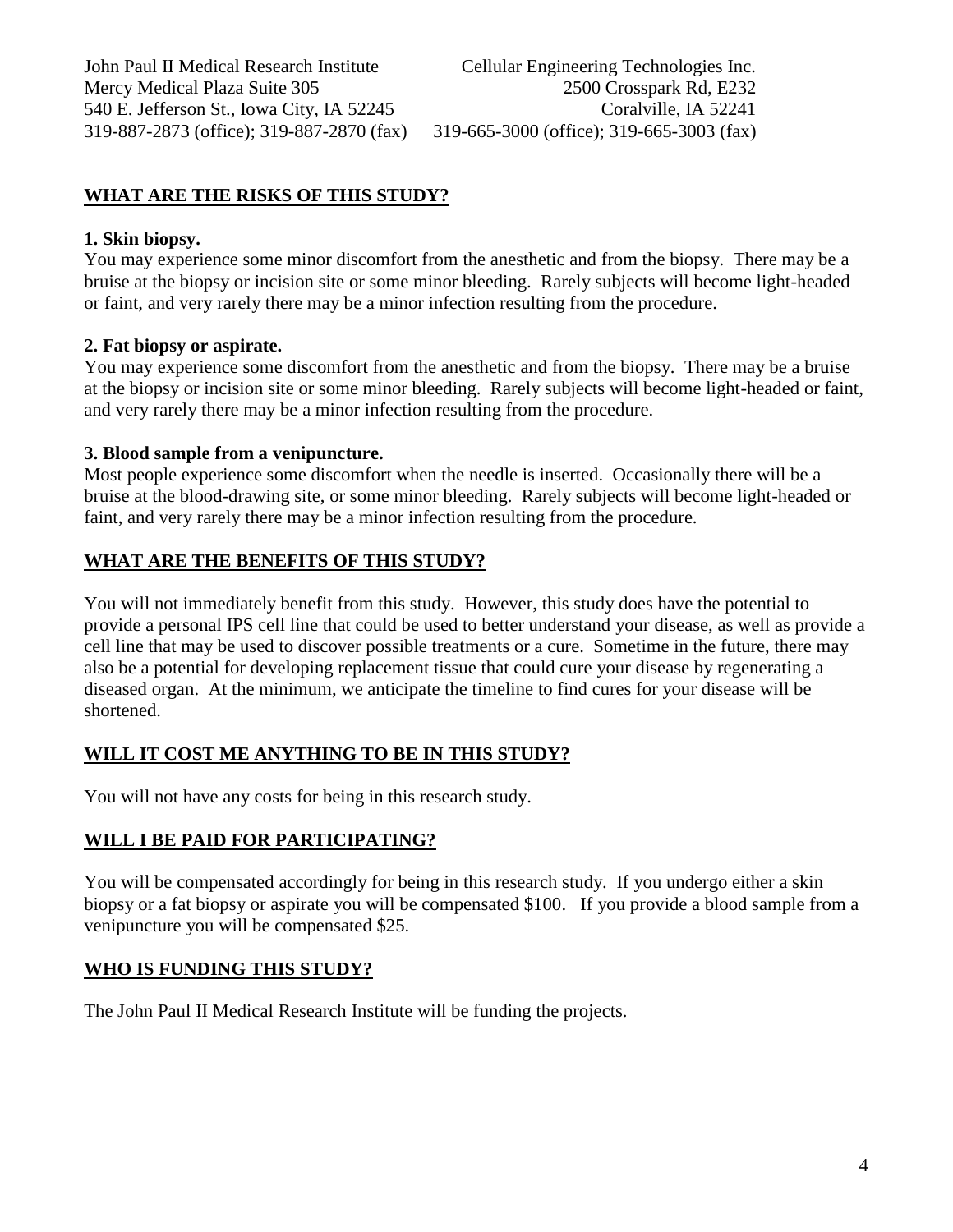# **WHAT ABOUT CONFIDENTIALITY?**

We will keep your participation in this research study confidential to the extent permitted by law. However, it is possible that other parties may become aware of your participation in this study. Federal government regulatory agencies, representatives of the National Institutes of Health, and the John Paul II Medical Research Institute Institutional Review Board (a committee that reviews and approves research studies) may inspect and copy records pertaining to this research. Some of these records could contain information that personally identifies you. If we write a report or article about this study, we will describe the study results in a summarized manner so that you cannot be identified. There will be no links maintained between the sample collected and your identity.

### **FINANCIAL DISCLOSURE OF RESEARCHERS**

Dr. Moy is President of Cellular Engineering Technologies, Inc. and has a financial interest, which is being disclosed. The study does not involve a treatment modality.

## **IS BEING IN THIS STUDY VOLUNTARY?**

Taking part in this research study is completely voluntary. You may choose not to take part at all. If you decide not to be in this study, or if you stop participating at any time, you won't be penalized or lose any benefits for which you otherwise qualify.

## **WHAT IF PATIENTS HAVE QUESTIONS?**

We encourage you to ask questions. If you have any questions about the research study itself, please contact any of the principal investigators:

| Name           | Telephone number | e-mail                    |
|----------------|------------------|---------------------------|
| Alan Moy M.D.  | 319-688-7367     | alan.moy@jp2mri.org       |
| Sara Ternes    | 319-688-7367     | sara.ternes@jp2mri.org    |
| Megan Driscoll | 319-688-7367     | megan.driscoll@jp2mri.org |

If patients have questions about the rights of research subjects or research related injury, please contact the John Paul II Medical Research Institute, Mercy Medical Plaza Suite 305, 540 E. Jefferson St., Iowa City, Iowa, 52245, 319-887-2873.